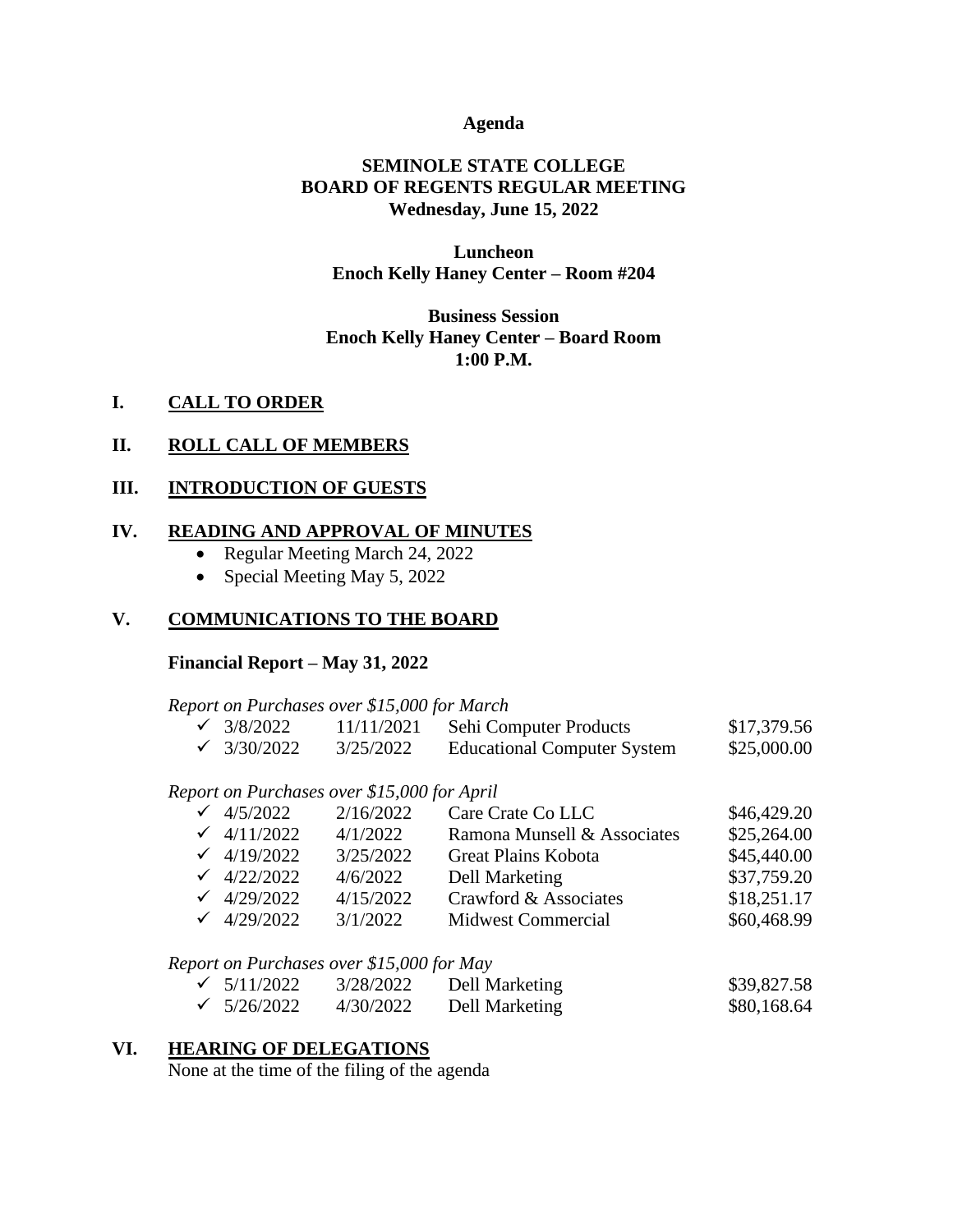Agenda SSC Board of Regents Regular Meeting June 15, 2022 Page 2 of 3

## **VII. PRESIDENT'S REPORT**

- **Personnel Update**
- **Campus Activities**
- **Upward Bound**
- **Sports Update**
- **Academic Recognitions – Sports**

## **VIII. BUSINESS**

A. Review and consider approval of increase in tuition by 2% effective Fall, 2022

# **Board Action: Approve/Reject/Revise Increase**

B. Review and consider approval of the addition of a Laundry Fee in the amount of \$30 per semester for residential students

# **Board Action: Approve/Reject/Revise Increase**

C. Review and consider approval of the Educational and General Budget for FY23

# **Board Action: Approve/Reject/Revise Budget**

D. Consideration of any matter not known about, or which could not have been reasonably foreseen prior to the posting of the agenda

# **Board Action: As Appropriate**